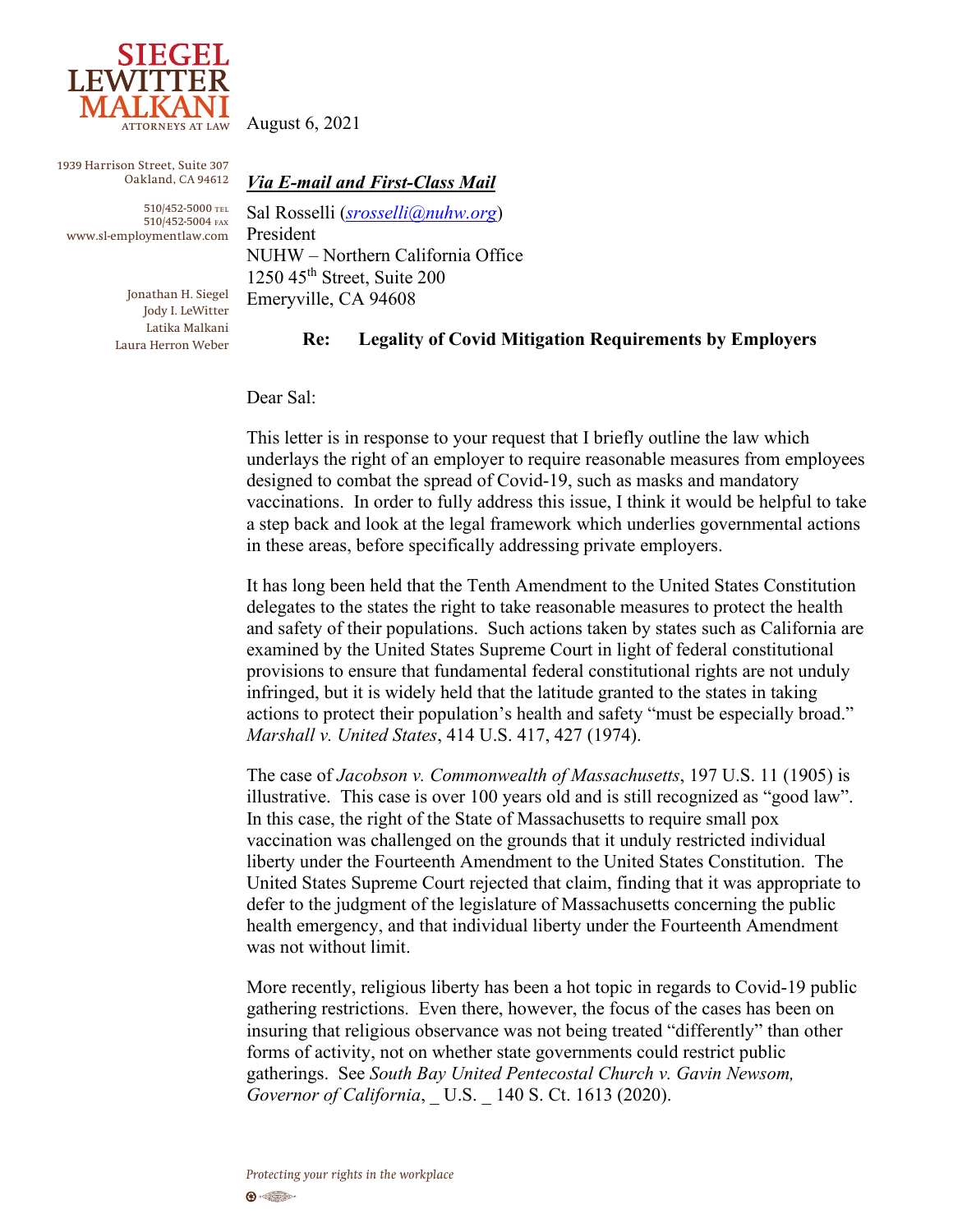

Sal Rosselli August 6, 2021 Page 2

For these reasons, federal "constitutional" challenges to mask mandates and vaccine mandates usually fail. The United States Supreme Court "balances" the needs of the state with individual liberties and defers to the state's judgment.

It should be emphasized that these cases revolve around challenges to actions taken by a "state".<sup>[1](#page-1-0)</sup> The analysis regarding private employers is different. Private employers are not "state" actors, and are not subject to the same requirements in protecting "constitutional rights" as public entities. They are, however, subject to various anti-discrimination laws and union representation laws which do circumscribe their abilities to take actions in certain ways. Title VII of the Civil Rights Act of 1964, the Americans with Disabilities Act and other statutes have been invoked by individuals seeking to challenge the right of private employers to take reasonable measures to protect health and safety amongst their workforce and the public with whom they interact.

The United States Equal Employment Opportunity Commission (EEOC) has issued guidelines for private employers to follow concerning Covid-19 (see [www.eeoc.gov/coronavirus\).](http://www.eeoc.gov/coronavirus) The EEOC has held that it is not discriminatory or unlawful for a private employer to follow guidelines and suggestions made by the CDC or state/local public health authorities regarding addressing Coronavirus, including mandatory mask wearing and mandatory vaccination. They have written that nothing in federal EEO laws, under the ADA, Title VII or other federal employment non-discrimination laws, prevents an employer from requiring that employees be vaccinated for Covid-19<sup>[2](#page-1-1)</sup> in order to enter their workplace, so long as reasonable accommodations are available for individuals who have legitimate religious and/or medical bases to object to vaccination. For such employees, an employer must "reasonably accommodate" them by, for example, mandatory mask wearing, frequent Covid-19 testing and, where possible, working from home, "unless providing an accommodation would pose an undue hardship on the operation of the employer's business."

Similarly, it is not a violation of the Health Insurance Portability and Accountability Act (HIPAA) for an employer to demand proof of vaccination. HIPAA is a narrow law which limits the right of a health care provider to disclose confidential patient medical information. It does not apply to the right of an employer (even one who is a health care provider) to demand the disclosure of such information from an employee where appropriate.

Finally, I wanted to address the union's bargaining obligations and requirements where an employer seeks union agreement to institute workplace rules relating to mandatory vaccinations, mask wearing, and similar items. As you know, NUHW has a "duty of fair representation" under the National Labor Relations Act to represent its members fairly and without discrimination in collective bargaining. This obligation does not require the union to simply do whatever any one individual or group of individuals want. The union has an obligation to fairly apprise itself of the circumstances in which it is acting and to treat all employees without

<span id="page-1-0"></span><sup>&</sup>lt;sup>1</sup> States are defined as including any recognized subdivision thereof, as well as the state itself. For example, cities and counties are considered "state" actors.

<span id="page-1-1"></span><sup>2</sup> Just like they require flu vaccines.